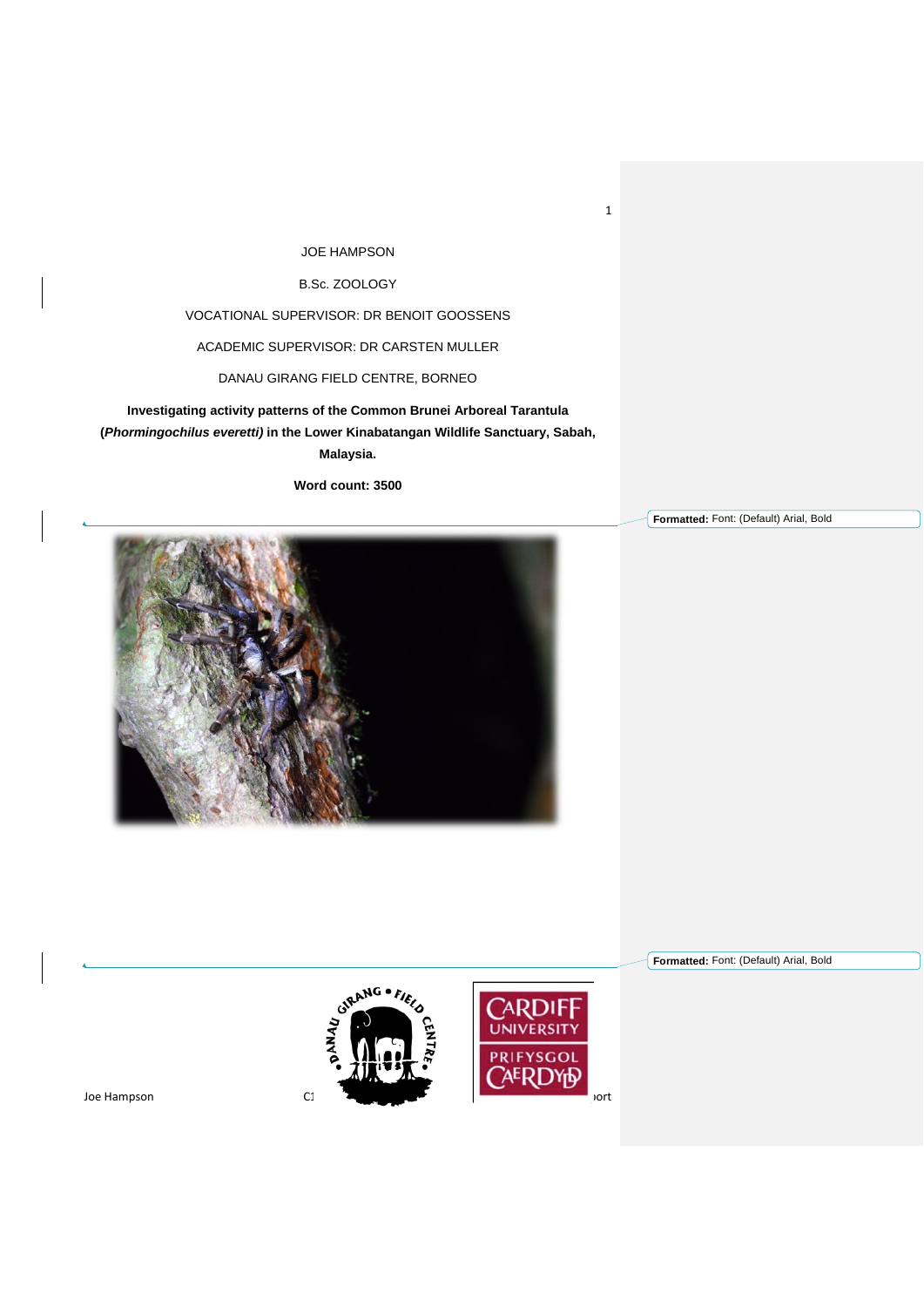# **CONTENTS PAGE**

# **Part A**

| Part B                                                                                                                                                                                                                                                                                             |
|----------------------------------------------------------------------------------------------------------------------------------------------------------------------------------------------------------------------------------------------------------------------------------------------------|
|                                                                                                                                                                                                                                                                                                    |
| $\textbf{Introduction} \textcolor{red}{.}\textcolor{blue}{.}\textcolor{blue}{.}\textcolor{blue}{.}\textcolor{blue}{.}\textcolor{blue}{.}\textcolor{blue}{.}\textcolor{blue}{.}\textcolor{blue}{.}\textcolor{blue}{.}\textcolor{blue}{.}\textcolor{blue}{.}\textcolor{blue}{.}\textcolor{blue}{.}5$ |
|                                                                                                                                                                                                                                                                                                    |
|                                                                                                                                                                                                                                                                                                    |
|                                                                                                                                                                                                                                                                                                    |
|                                                                                                                                                                                                                                                                                                    |
|                                                                                                                                                                                                                                                                                                    |

**Formatted:** Justified, Line spacing: 1.5 lines, Tab stops: 13.52 cm, Left

Joe Hampson **C1226985/k1302 PTY Report**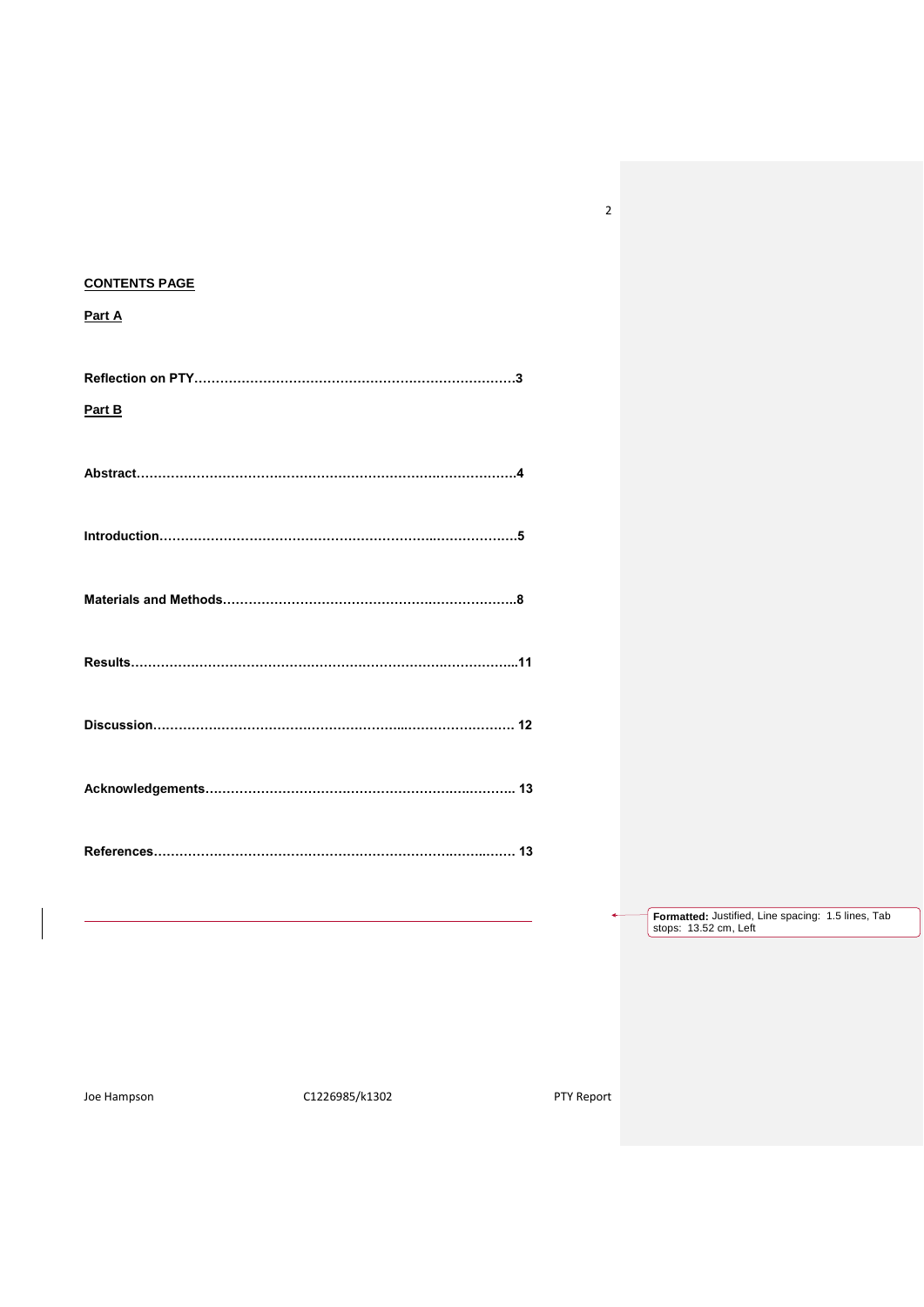#### **Reflection on PTY**

For my PTY I undertook my placement in Sabah, Malaysia at the Danau Girang Field Centre (DGFC) which is situated in lot 6 of the Lower Kinabatangan Wildlife Sanctuary. My placement was for 11 months and I was stationed at the centre from July  $1<sup>st</sup>$  2015 until the 20<sup>th</sup> of June 2016. The Danau Girang field centre was active the research of many animals throughout the year; and during my PTY I was able to assist in all ongoing projects and acquire an extensive multidisciplinary skill set.

Corridor monitoring with use of camera traps was a large part of my PTY which first enabled me to be able to effectively identify species. DGFC had multiple sites along the Kinabatangan river which were routinely checked in order to collect SD cards, assess the site and change batteries. The use of camera traps to monitor wildlife not only facilitated skills in species identification but also in the collection and handling of data. Analysing Camera trap data introduced me to extracting data using exiftool and inputting the raw data into excel. Use of excel was already familiar to me but inputting camera trap data allowed me to build competence and develop a higher level of understanding of inputting and organising large data sets.

Throughout the year DGFC enabled me to assist in all ongoing research at the centre.. Tracking both Slow Loris and Tarsier using radio telemetry gave me the initial skills in order to use more advanced tracking techniques throughout the year. Tracking in the jungle improved my ability to effectively navigate through the jungle and spot wildlife. DGFC enabled me to obtain extensive knowledge about tracking and using these skills I was able to effectively and efficiently track both nocturnal primates using radio telemetry as well as civets and crocodiles using satellite tracking.

Both trapping and sampling of wildlife was a critical skill to develop in order to further research animals in the future. Throughout the year I assisted both Meg Harris and Sergio Guerrero Sanchez in the trapping, sampling and collaring of civets and monitor lizards, respectively. The sampling included obtaining samples such as hair and blood for as well as making external observations and removing ectoparasites. Sampling such as this was already in my skill set due to previous work with the Cardiff University Otter Project; However, sampling at DG allowed me to gain hands on experience with live animals and build confidence in the understanding of the varying protocols required for different animals.

Working like this allowed me to build a better understanding of research in the field and in the lab as well as working in a team. Alongside the skills I developed for research throughout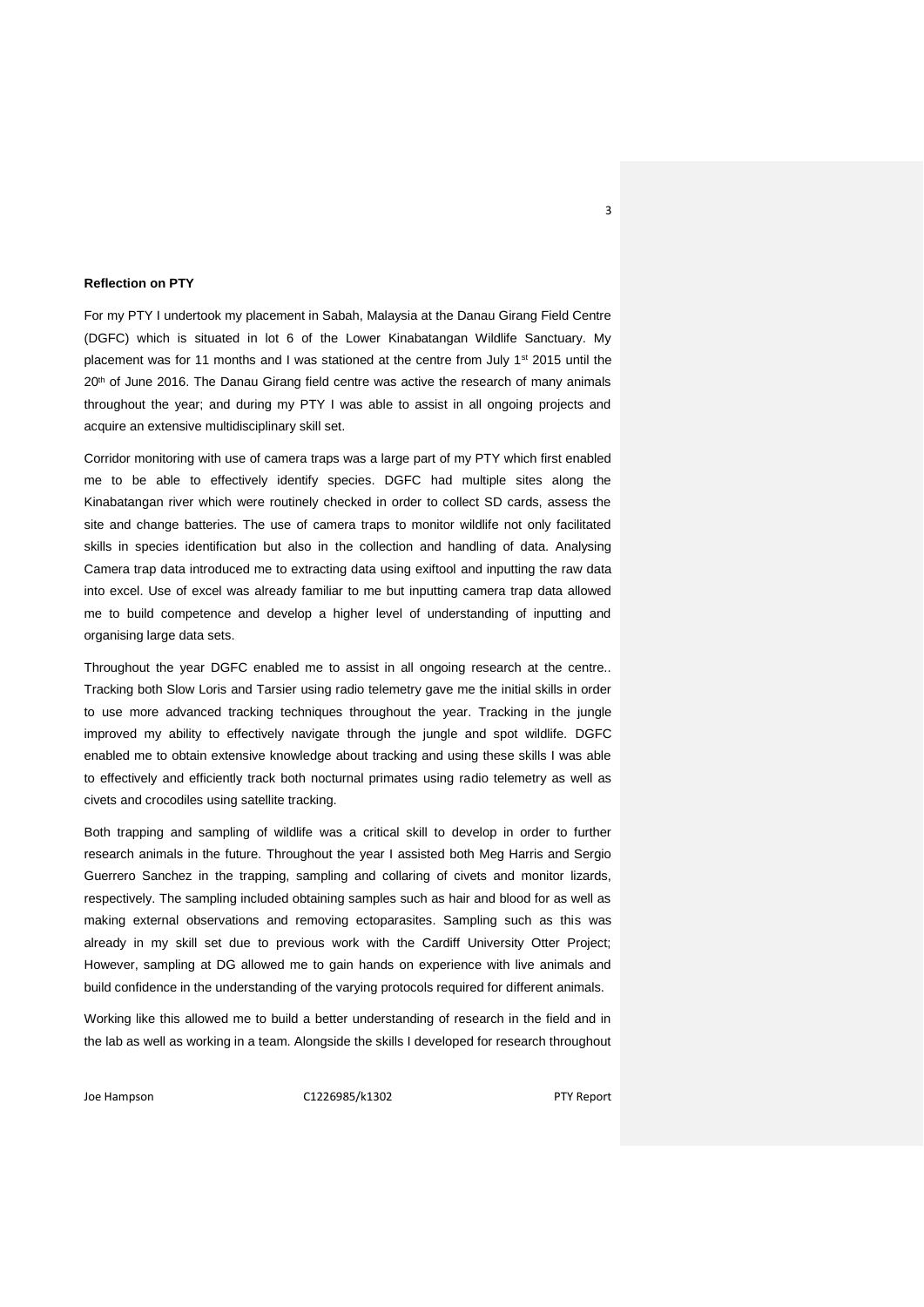the year I was able to grasp an understanding of the language which enabled me to form better working relationships with the staff and work more efficiently in the field. Furthermore, working at DGFC allowed me to explore a different side to science which is education. Throughout the year field courses of various sizes and ages visited the centre and accommodating them and leading them became a task which I became passionate in. Alongside this, giving presentations and contributing to the monthly newsletter improved my ability to present scientific research and communicate about science to the general public, a skill I feel highly transferable to work in science.

#### **Abstract**

The Common Brunei Arboreal Tarantula (Phormingochilus everetti) is a member of the mygalomorph infraorder and the family Theraphosidae. P. everetti found can be on the island of Borneo and has been described in areas of Sarawak, Brunei and other areas of Borneo. Arboreal tarantulas have previously been shown to be sit and wait predators having limited activity. This study aims to assess the activity patterns of the Common Brunei Arboreal Tarantula by way of camera trapping and direct observation by way of opportunistic sampling. Reconyx P-800 camera traps were set up to take an image every 5 minutes for 24 hours a day. Results show that *P.everetti* is a sit and wait predator that hunts exclusively at night preying on invertebrates. A single mating event was observed with >100 juveniles present for 1 month, after which a gradual dispersal occurred with one single juvenile would occupy the hole with its mother for a further 3-5 months. This study proves the effectiveness of camera trapping for use on invertebrates which has not previously been shown in literature.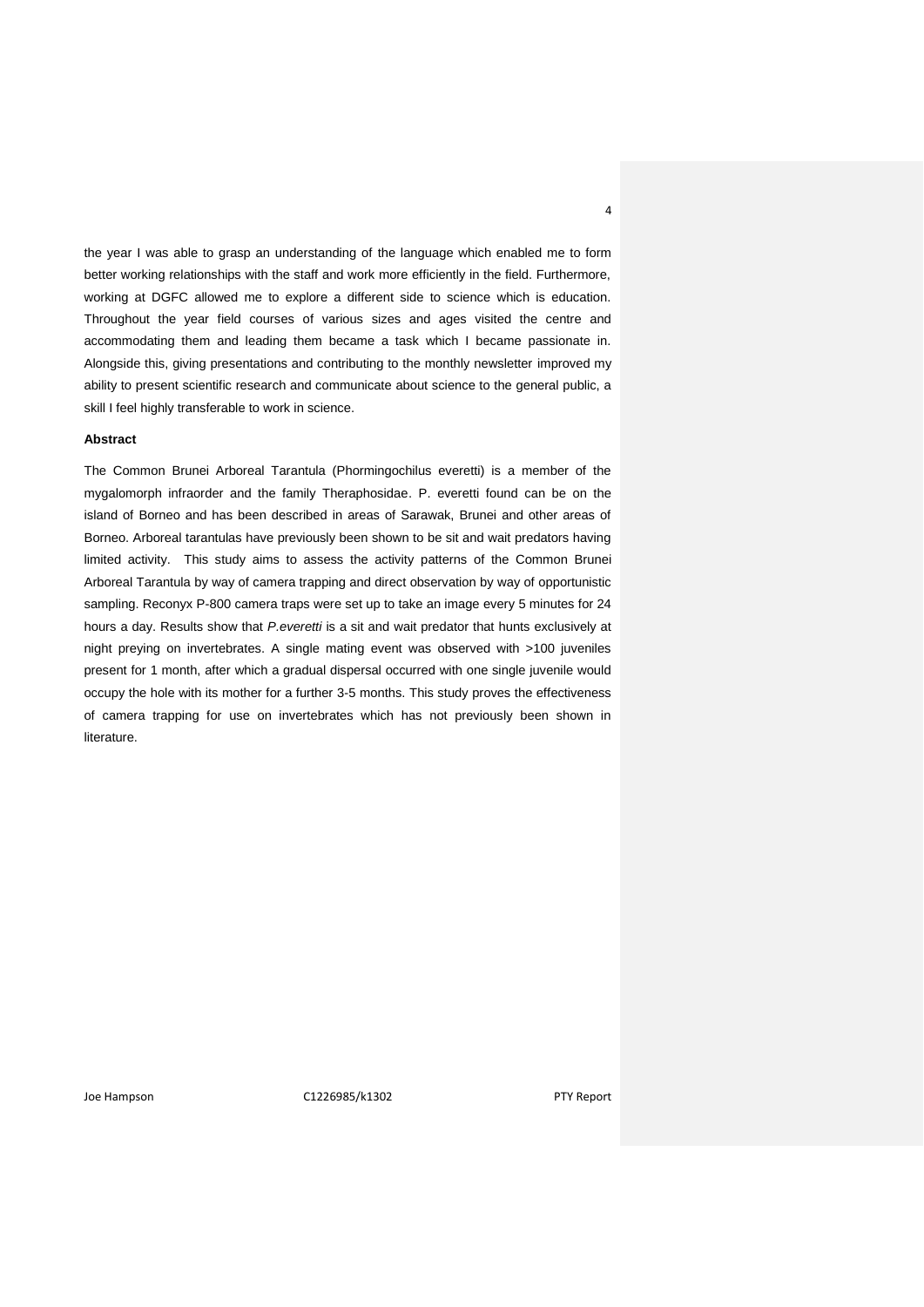#### **Introduction**

The Common Brunei Arboreal Tarantula (*Phormingochilus everetti)* (Pocock 1895) is a member of the mygalomorph infraorder and the family Theraphosidae. *P. everetti* can be found on the island of Borneo and has been described in areas of Sarawak, Brunei and other areas of Borneo (Smith 1994; Pocock 1895). Arboreal tarantulas have previously been shown to be 'sit and wait' predators having limited activity (Cloudsley-Thompson & Constantinou 1985; Dor & Henaut 2013; Shillinton and McEwan 2006)

Although not much is known about the habitat choice of *P. everetti* studies carried out on similar species (Stradling 1994; Shillinton and McEwan 2006; Dor & Henaut 2013) found that arboreal tarantulas occupy different habitats based on their instar, with immature individuals within their first eight instars found to be inhabiting the leaves of low growing plants. Beyond the  $8<sup>th</sup>$  instar it has been documented that there is a general trend for retreats to be constructed in more elevated situations such as hollows in a tree or between the leaves of climbing plants (Stradling 1994; Shillinton and McEwan 2006).

Male tarantulas and indeed male individuals of all spider species have previously been documented to possess entirely different behaviour when it comes to habitat choice and activity patterns (Stradling 1994; Dor & Henaut 2013). Males have been found to frequent human dwellings (Stradling 1994) with the assumption that this roaming facilitates finding a mate. Females and larger immature individuals of both sexes however have been found in more permanent dwellings for prolonged periods, with the maximum period of residence in one hole being found at three years (Stradling 1994; Shillinton and McEwan 2006).

In light of the information provided by literature (Stradling 1994; Shillinton and McEwan 2006; Dor & Henaut 2013) - when studying the behaviour patterns of individual arboreal tarantulas, a bias towards females and larger immature individuals of both sexes will be hard to avoid due to their movements. This is

**Commented [BG1]:** You need to have a cover page with the logos of Cardiff University, DGFC, the title of your report, your name, student ID, type of degree, vocational supervisor's name (me); you need a page of content and you need to write a Part A which is an account of your PTY experience (1-2 pages), an abstract and then start your introduction

**Commented [BG2]:** Not in Sabah????

**Commented [BG3]:** Studies???? One reference only

**Commented [BG4]:** This is the only reference on the species???

**Commented [BG5]:** One reference!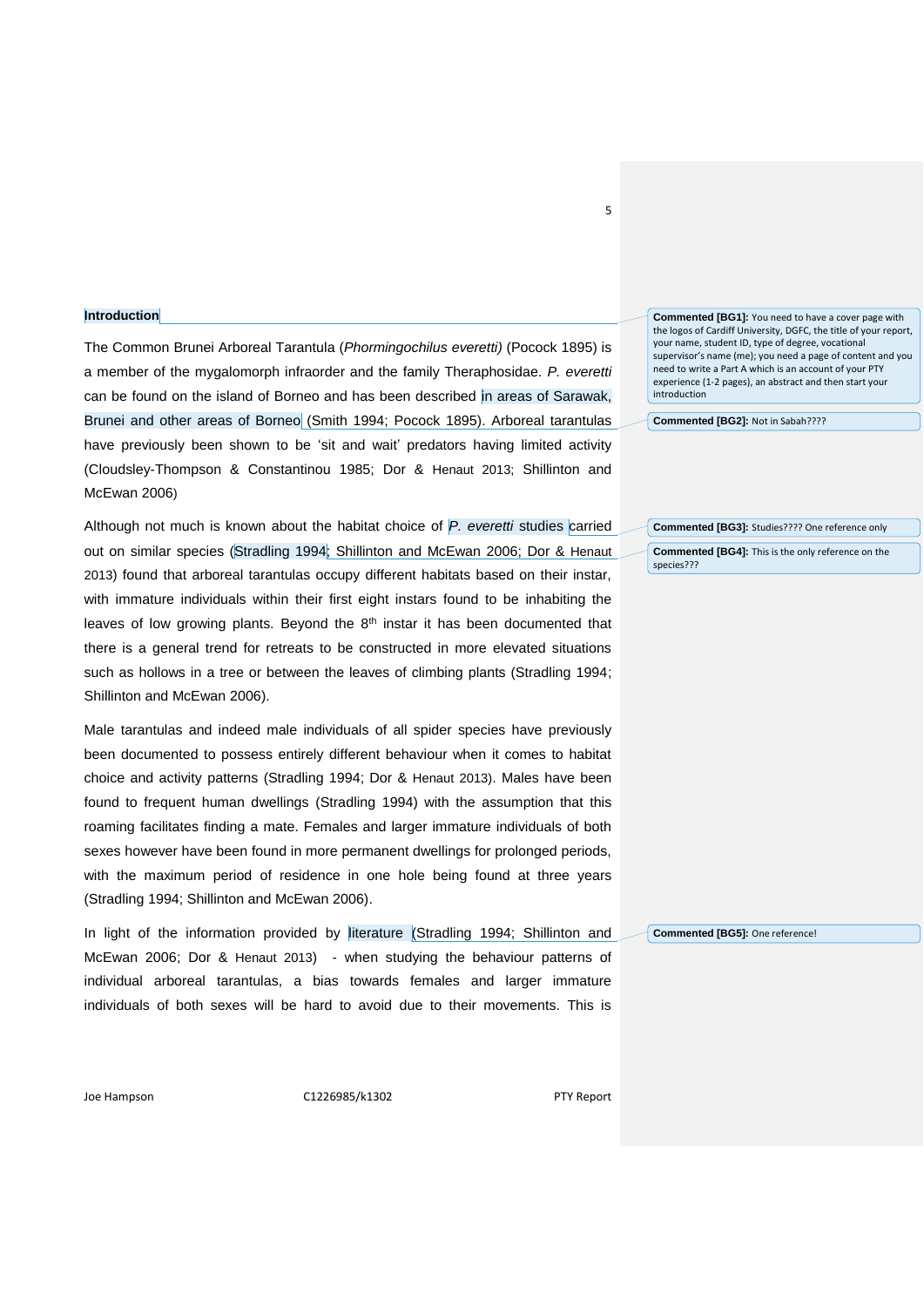perhaps why research into males of almost all spider species is so sparse and the same methodologies may not be appropriate for both sexes.

Furthermore it is not just research into males that is lacking within the literature, detailed research into Theraphosidae in general is limited and literature on *P. everetti* as a species is more limited still (Stradling 1994).

Due to the fact that arboreal tarantulas have such specialist habitat choice in the form of tree hollows and climbing plants such as vines, the overall condition and abundance of suitable dwellings must correlate to the abundance of arboreal species present in the area. (Tscharntke et al., 2008)

As both selective logging and other anthropogenic disturbances such as those facilitated by the oil palm industry carries on creating intense fragmentation within the forests of the Lower Kinabatangan Wildlife Sanctuary, Sabah, Malaysia, research into measuring change becomes increasingly more critical. The overall effect of human disturbances has been shown to drive a change in the composition of a community and alter how the forest will adapt and change to environmental change which ultimately provides the ecosystem with its habitat and community structure (Tscharntke et al 2008).

Use of invertebrates as potential bio-indicator species is well documented in the literature (Noss 1990, Soule 1988). This has been shown to be particularly true for the insects as they possess short generation times facilitating a fast response to changes in the environment and large sample sizes (Mattoni et al 2000, Fabricius et al 2003). Furthermore, research has shown that spiders also can be used as bioindicators (Petillon, Canard and Ysne 2006). This research shows that spider communities can be used as indicators of environmental change. Using direct observation P.*everetti* occupies trees with tree hollows. If it is shown that *P.everetti*  occupies a single species of tree based on its characteristics then this will highlight the importance of preserving a particular species of tree, for the conservation of the species.

It is important to note that the length of the research project falls within an El Niño year (Kuo, Lee and Lu 2016) which is caused by the warming of waters in the eastern tropical Pacific Ocean, this in turn causes higher temperatures and lower rainfall which constitutes to an increased risk of drought. Due to this temperatures

Joe Hampson C1226985/k1302 PTY Report

**Commented [BG6]:** You should mention where this is!

**Commented [BG7]:** But what about spiders? Are they potential bio-indicators? And why? You should extrapolate here.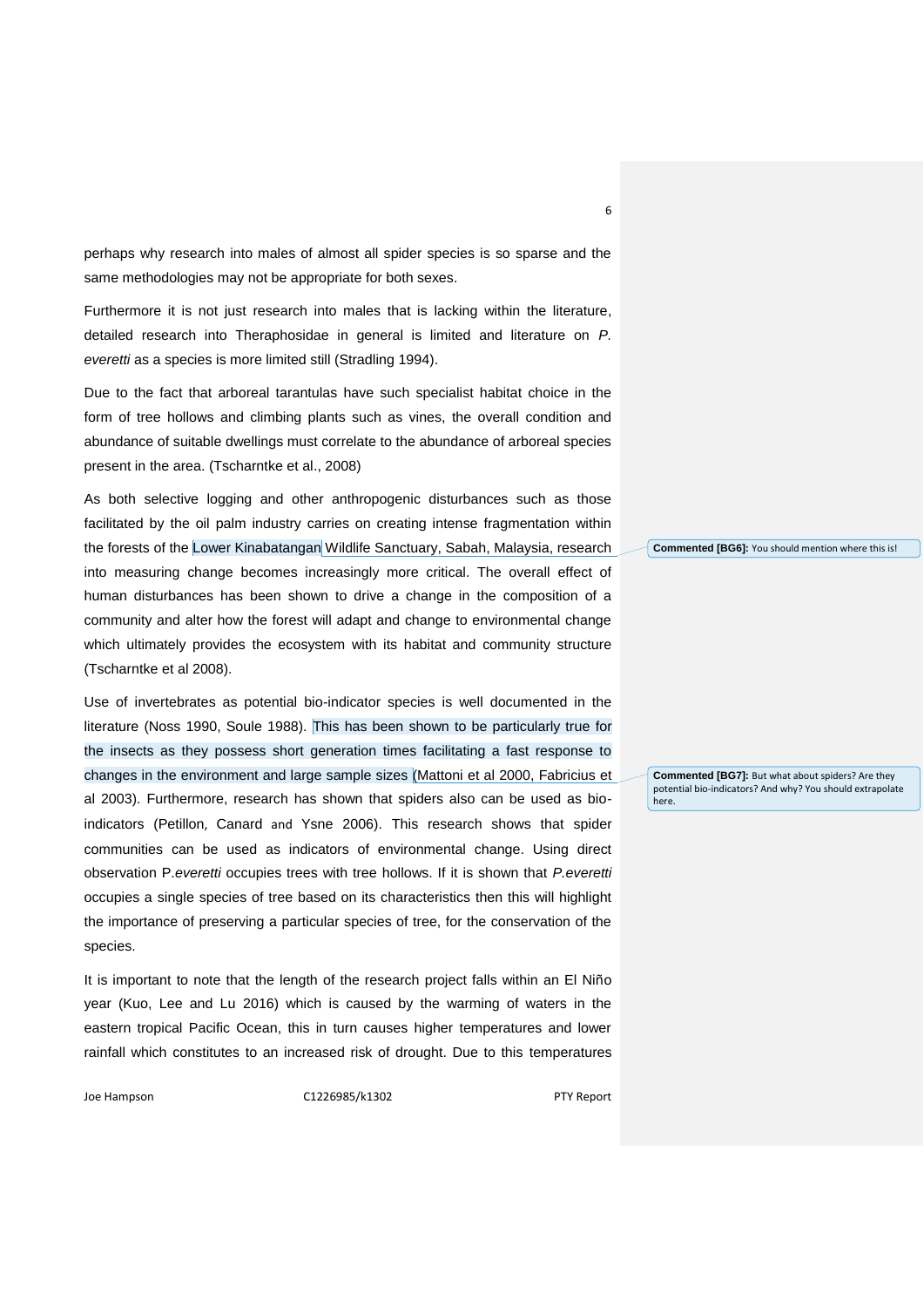collected during the experiment may not reflect the normal mean diurnal ranging from 22-32 <sup>o</sup>c

As tarantulas have been shown to employ a sit and wait strategy when hunting for food, using the sensitive hairs on its legs and body in order to detect vibrations, a redundancy has been shown, with most spiders in the development of the eye. Unlike hunting spiders, tarantulas do not possess a sensitive tepetum, In light of this redundancy the discovery of new individuals is difficult due to the fact that a head torch will not create eye shine in the tarantulas eye as the tepetum will not reflect the light. Furthermore a previous study has shown that tarantulas, although they do not have sensitive eyes are still highly sensitive to light, using white light on tarantulas have been shown to result in the tarantula retreating into hollow. The use of red lights however did not result in tarantulas retreating. Therefore when hunting for tarantulas a red light must be used in order to reduce the risk of a tarantula retreating before the individual is discovered. (Shillinton and McEwan 2006)

In addition to this the colouration of *P.everetti* is brown and indeed in all species within the genus, inconspicuous colourations are found based on their habitat choice, trees. Inconspicuousness is a technique used by prey in order to avoid predation by way of camouflage or blending into its chosen environment (Kane *et al*  2013; Kang *et al* 2012; Kang *et al 2013b)* Due to this evolutionary adaptation the discovery of new individuals may prove difficult and a bias towards individuals >5 may be found.

As shown by (Shillinton and McEwan 2006) tarantulas are very sensitive to disturbance due to the fact that they hunt by detecting vibrations emitted from the feet of the prey item nearby. In addition to this, tarantulas use this mechanism in order to avoid predation, when humans or other animals move within close proximity to the tarantulas hollow the tarantula will sense an overload in its sensory hairs due to the much larger vibrations emitted. The tarantula quickly enters its hole in order to avoid predation. In light of this, great care should be taken when direct observations are being recorded.

The main aim of the study is to assess the activity patterns of the Common Brunei Arboreal Tarantula. Previous studies of tarantulas have come from only direct observation of the individuals studied. Using direct observation is effective for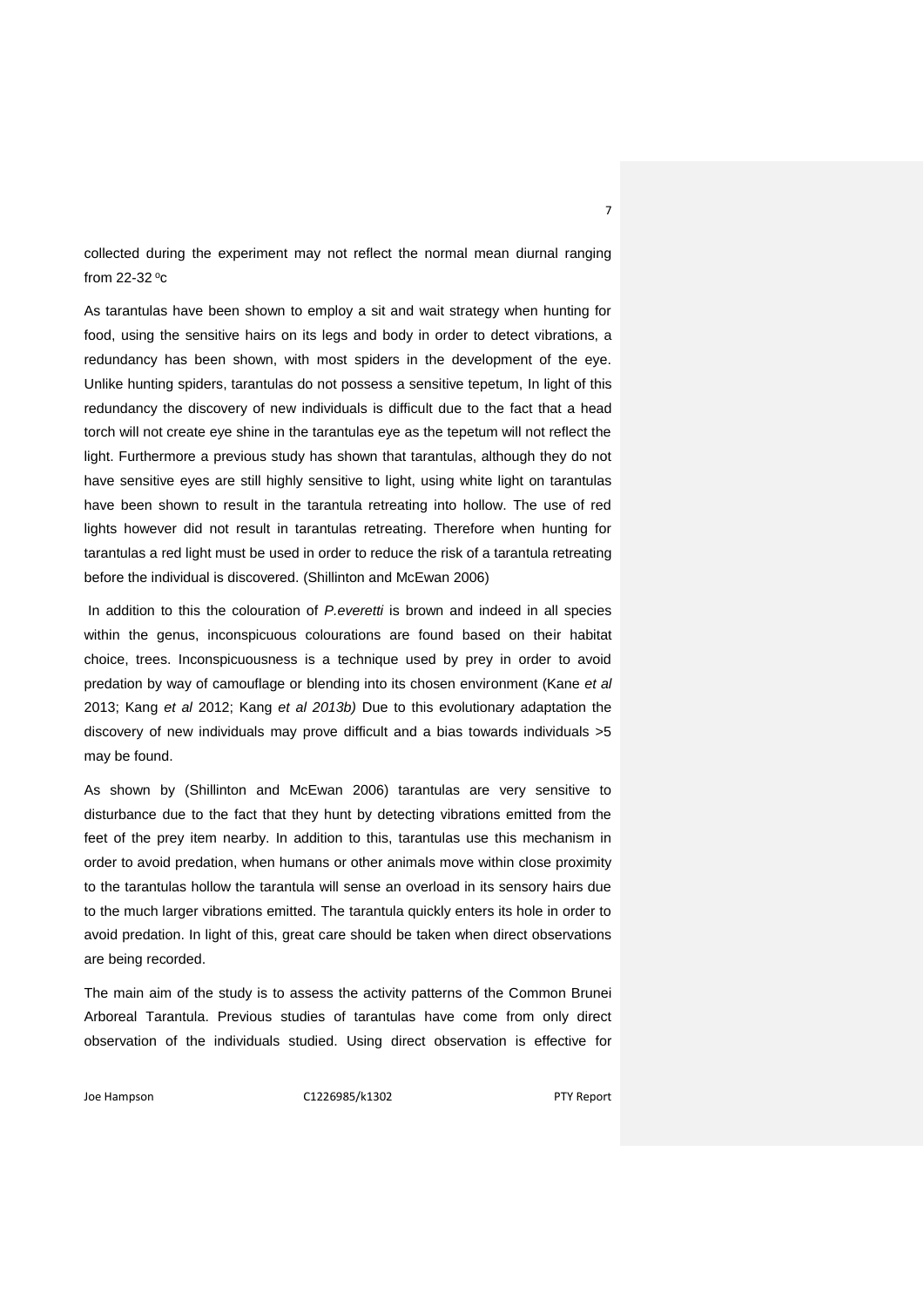studying individuals in great detail for a short period of time (Shillinton and McEwan 2006). However for this experiment individuals will be studied 24 hours a day. In light of this; a combination of both direct observation and camera trapping will be utilised. The use of camera trapping to study tarantulas is an innovative technique and is effectively studying a micro animal as if it were a macro animal. Direct observation will be carried out by way of opportunistic sampling for males in order to assess habitat choice.

### **Methodologies**

## *Study site and experimental procedure*

The location chosen for the study was the Lower Kinabatangan Wildlife Sanctuary (LKWS), situated along the Kinabatangan River. More specifically research was carried out in Lot 6 of the sanctuary which consists entirely of secondary forest and oil palm (Davison, 2006). The Lower Kinabatangan Wildlife Sanctuary consists of Secondary forest which in part was selectively logged for its large dipterocarp species (Ancrenaz *et al*,. 2004). . Normal mean diurnal ranging from 22-32 <sup>o</sup>c

Individuals studied for this experiment were located during the night, which is when tarantulas are most active. Great care was taken when assessing each tree for the presence of a tarantula due to its inconspicuous body colouration and lack of eye shine from a head torch After a spider is found, the tree was then assessed to determine its species and if camera trapping in this location was possible. Tarantulas were sexed using direct observation; based on a criteria of both size and the presence of distinctive male pedipalps. Reconyx Camera traps were set up in front of the hole, and a secondary camera was set up if the spider did not reside near its hollow. Camera traps were set up on time lapse with use of a 5-second timer from 6 pm until 6 am.

Camera traps were checked each week to ensure they were operating, battery changes were made when required. SD cards were collected once a month and photos captured were analysed by eye and data collected by Reconyx camera traps was inputted into a spread sheet.

Joe Hampson C1226985/k1302 PTY Report

**Commented [BG8]:** What about the ecological characteristics of the site? Temperature, rainfall, humidity???? Kind of forest?

**Commented [BG9]:** First time you talk about camera trapping in your report… no mention of this innovative way of studying tarantulas in your introduction!

**Commented [BG10]:** Which ones? 800, 500?

| <b>Commented [BG11]:</b> How regularly? |
|-----------------------------------------|
| Commented [BG12]: Every???              |
|                                         |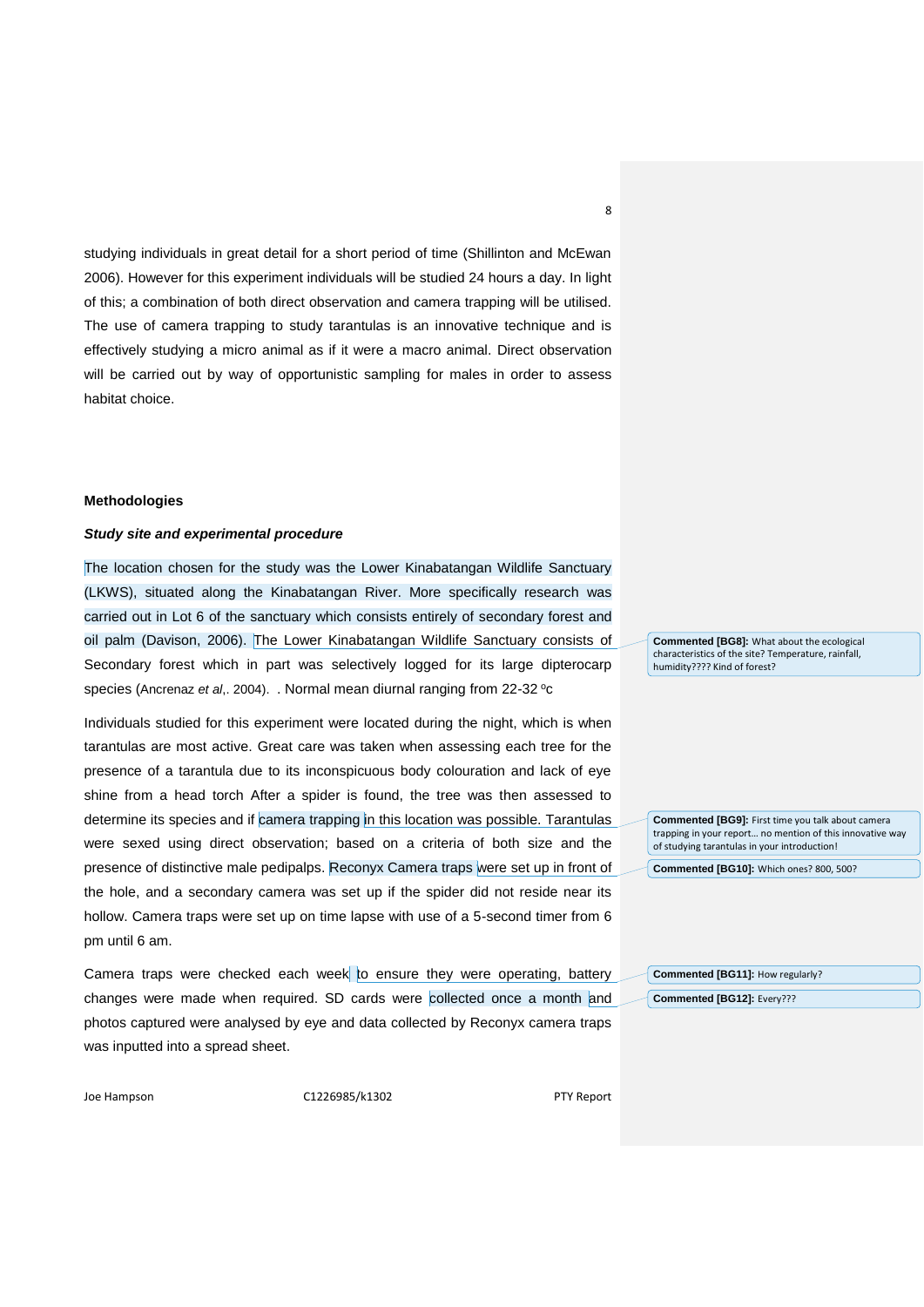When a potential male or juvenile is discovered its location and approximate size recorded in order to assess possible habitat choices for males of this species

**Site 1:** Site one was situated along a trail commonly used by researchers and in relatively close proximity to the research centre. The tree hollow was approximately 160cm from the ground and a depth of approximately 60cm. adjacent to bottom of the tree hollow possessed a second tree hollow, however, no attempts were taken to determine whether or not these hollows were connected.

Site 1 possessed a relatively high level of disturbance throughout the year due to human activities. Disturbance times were noted and the information used when analysing the photos. Alongside the analysis of camera trap data spider moults were also recovered from the site when discovered. Moults were stored and the age taken.

Two camera traps were set up at this site, with one camera directly facing the hollow and a secondary camera facing the spiders resting place (see Figure 1).



**Figure 1:** Picture showing camera trap set up of site 1 with one camera facing the hollow and the other the spiders resting place.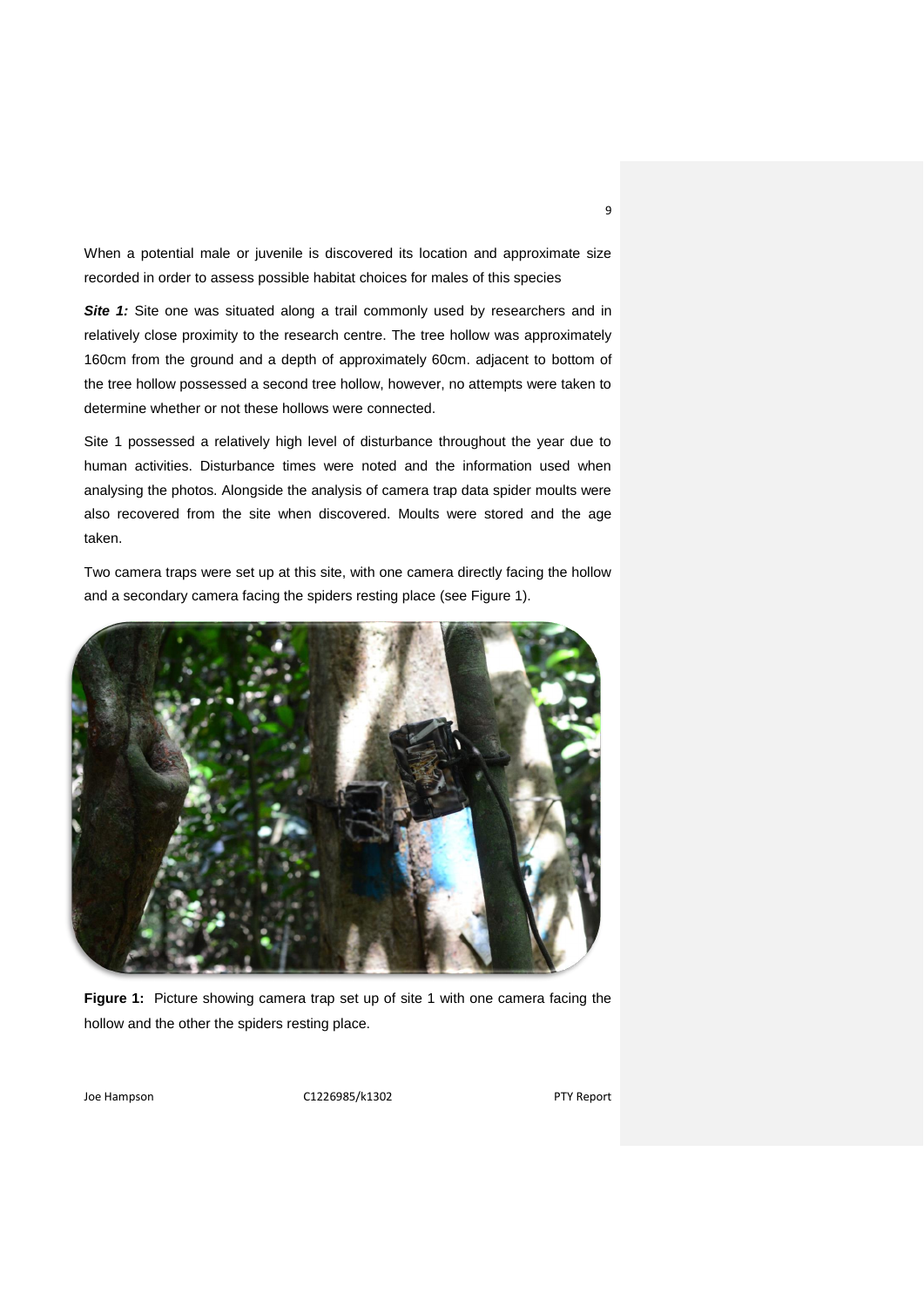**Site 2:** Site two was situated approximately six metres from a main path with the hollow present in the tree residing approximately 200 cm from the ground. The depth of the tree hollow was unknown. The tree species was unknown

As this spider dwelled so close to a large amount of human activity, disturbance times were manually recorded by researchers as an approximate time and taken into consideration when reviewing the data. Disturbance was characterised by the spider entering its hole when exposed to human activity from vibrations or white light.

For this site only one camera was required in order to collect data and was tied to a post in order to capture data from the spider hollow.

### *Data analysis*

#### *Camera trapping data*

For this experiment Reconyx camera traps were utilised. Reconyx camera model P-800 was chosen for use in the project because HC-500 was not able to run on timelapse. The cameras were all checked before being deployed in the field and supplied with charged alkaline or nimh batteries. SD cards used were programmed using the professional settings of reconyx to operate 24 hours a day and take photos in 5 minute intervals.

Regular checks were made to ensure the cameras were in operation and SD cards retrieved once batteries required changing.

The information collected by the Reconyx P-800 camera was extracted by software known as exif tool. The data was then inputted into Microsoft Excel and a number of variables isolated. Time, weather and moon phase being important variables extracted.

Following this data extraction, the photos were then analysed alongside the data retrieved from the camera trap itself. The spider's behaviour was determined based on its position on the tree and its activity was analysed in comparison to the temperature, moon phase and the time.

Joe Hampson C1226985/k1302 PTY Report

**Commented [BG13]:** How?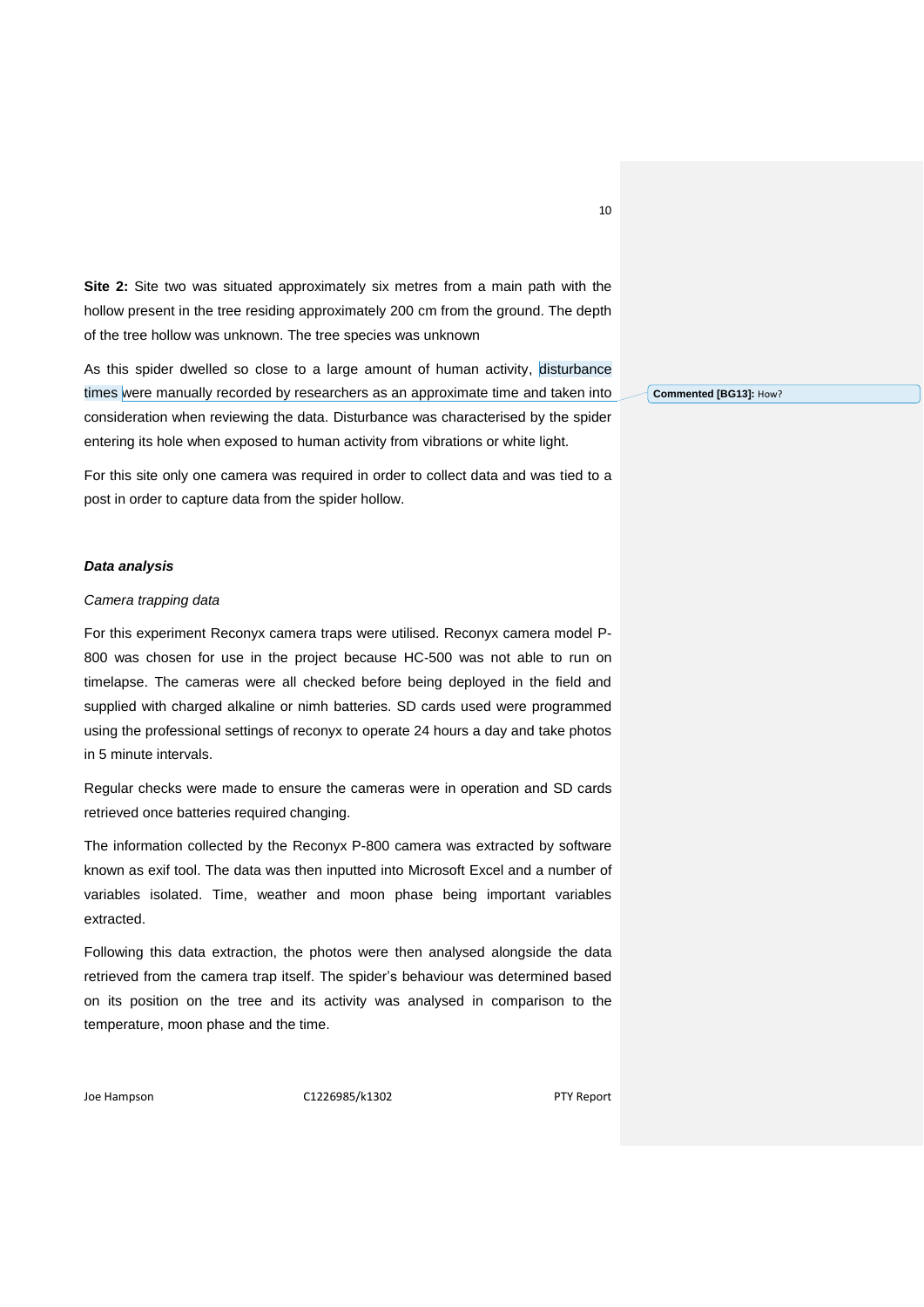## **Results**

A total of 4 females were located by researchers and their location assessed for the possibility of the deployment of a camera trap. Of those four, only 2 were deemed viable for use in the project due to the height in which the females resided.

*P.everetti* was only found reside in holes either naturally occurring in a tree or those created by a woodpecker and subsequently abandoned. 2 definite males were found during the study period and both males were discovered in or around human dwellings.

Although exact measurements were unable to be taken due to health and safety regulations in place, it was shown that the female individuals of this species were considerably larger than their male counterparts. The females possessed much larger abdomens, a reduced size in pedipalps and shorter, stockier legs. The males of this species in contrast were shown to be considerably smaller and with longer spindly legs and a smaller body size. In addition to this males were shown to have a larger more bulbous pedipalp.

*P.everetti* exited hole at times ranging from 6:00-6:20pm with an average time of 6:10pm. Individuals studied were recorded entering the hole at times ranging from 5:50-6:10am with an average time of 6:00am each morning.

During the full moon phase *P.everetti* was shown to have limited activity. Individuals studied were only noted to be actively hunting during 3 full moons with an average time of 9:00pm recorded.

*P.everetti* was shown to be a sit and wait predator who selected its hunting location on the tree on the same spot each night. Individuals were found to eat on average once every two weeks. However, following a large meal *P.everetti* was shown to retreat into its burrow earlier than usual and not hunt the following night. In addition to this, periods of fasting were observed in October, for one month. During this time *P.everetti* did not exit her hole at any time to hunt. *P.everetti* was found to eat invertebrates but identification to species level proved impossible due to the quality of the pictures taken and the positioning of the tarantula.

Following prey capture, *P.everetti* consumed its meal sat above its hole, an area *P.everetti only* used when feeding and grooming and no other times.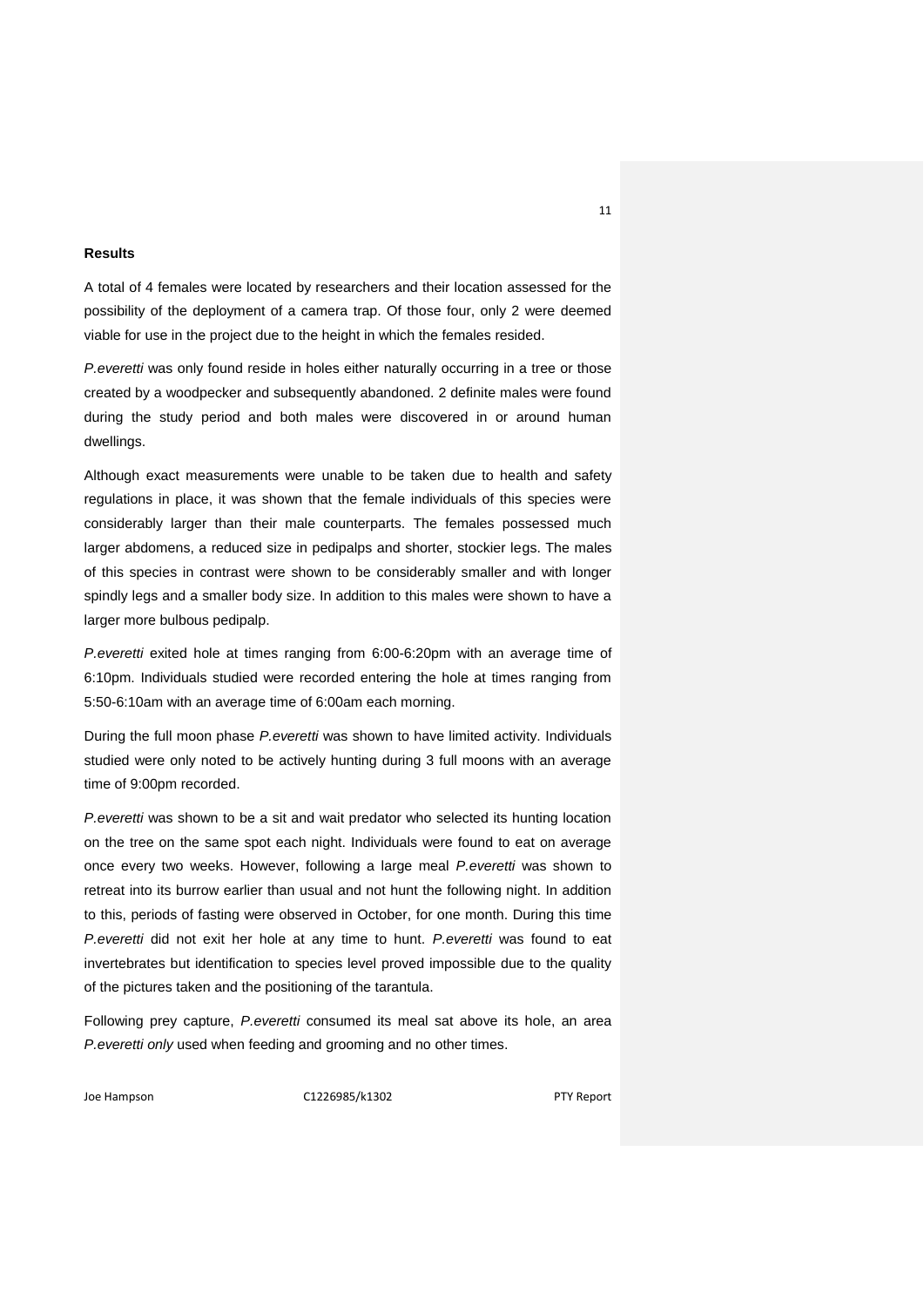One mating event was observed in October with the discovery of juveniles being made in November. Although juveniles were difficult to count due to large numbers the approximate was >100.

During the course of November, juveniles were observed active outside of the tree hollow 24 hours a day. At the beginning of December a gradual dispersal was observed until only one juvenile remained, this juvenile remained present on the hollow of the tree for a further 3-5 months until it either dispersed or was eaten.

## **Discussion**

The use of camera trapping proved to be an effective method of capturing the behaviour of large spiders like tarantulas who occupy one single dwelling. However, at periods during the year the predictability of the spiders hunting place reduced at times, this lead to pictures with an unknown location or behaviour of the spider, losing data. In light of this, Camera trapping of either male individuals, or individuals of a more active species would not be appropriate.

Picture quality proved to be quite restrictive when using the cameras at night. As the infrared pictures are greatly reduced in resolution. Moving the camera closer to the tree resulted in higher levels of picture resolution so prey identification could be carried out but photos during the day would be taken with the infrared flash on as the sensor would be too close to the tree resulting in unusable photos. So therefore camera trapping would only be appropriate for large species of invertebrates active during night but might be possible for smaller species during the day.

Using camera trap cameras that take pictures at regular intervals during the day everyday resulted in a greatly reduced battery output and even lead to cameras malfunctioning more quickly. For future experiments using the cameras professional features a more appropriate time schedule must be chosen to ensure the camera is not overworked which has led to the problems shown.

As shown in the literature (Cloudsley-Thompson & Constantinou 1985; Dor & Henaut 2013; Shillinton and McEwan 2006) most tarantulas are sit and wait predators and results from this study conform to this. Tarantulas are sit and wait predators due to their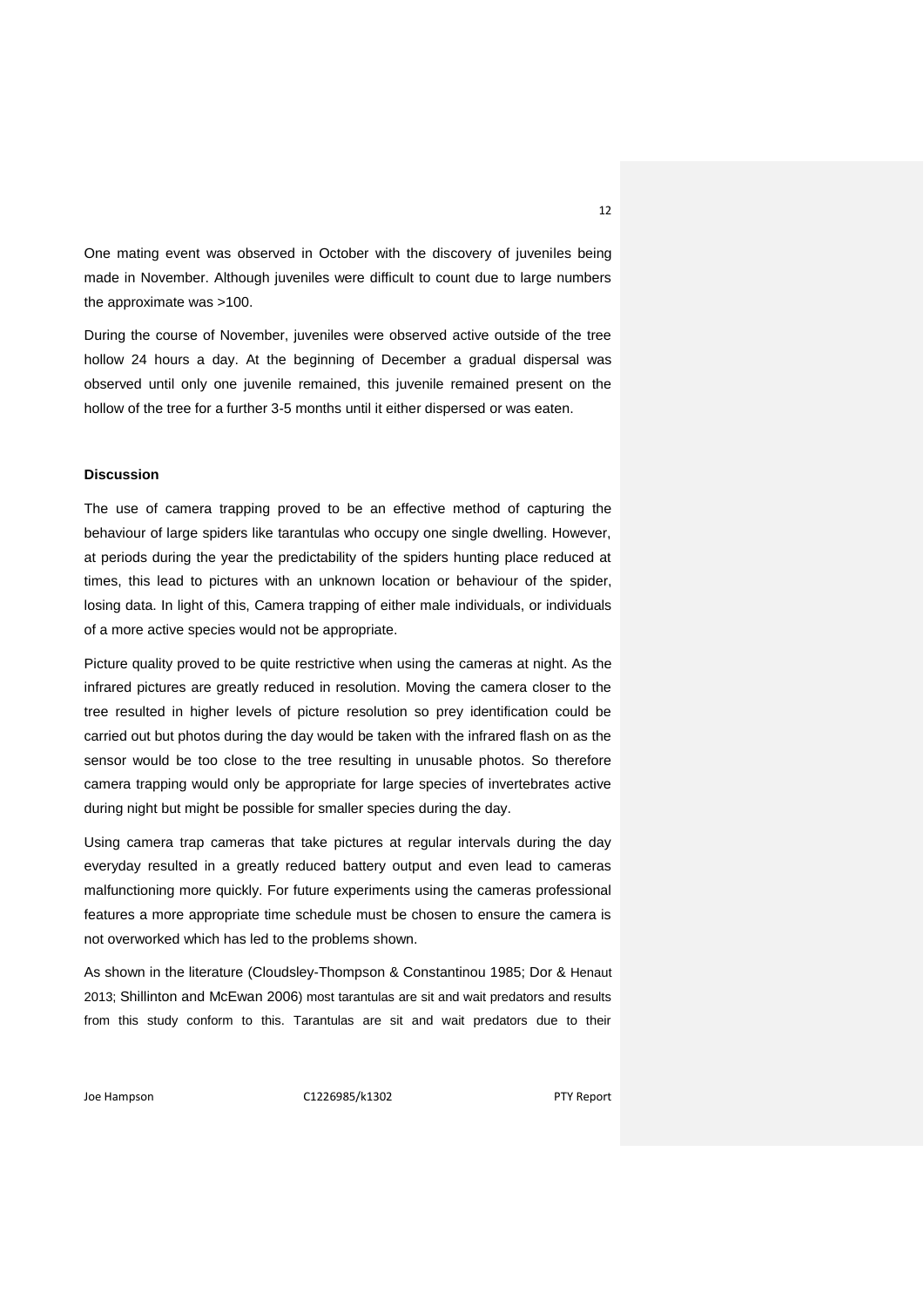evolutionary adaptations such as their heavy bodies and sensory hairs on their legs which detect movement. The tarantula is perfectly designed to opportunistically grab its prey.

Further evidence of this is shown by the sexual dimorphism found in spiders. Male spiders have been shown to have a much smaller body size in comparison to females and are much more mobile, often being found in and around out buildings and other human dwellings (Stradling 1994).

Although only one mating event was observed during the course of this experiment. The experiment duration did not last an entire calendar year, this led to the loss of data to conclude that only one mating event occurs each year and is proposed that a longer study would address this issue and allow future researchers to assess the number of mating events a year

Prior to this study there have been no behavioural studies on arboreal tarantulas in South East Asia meaning that this study was the first of its kind. The results from this study conform to (Stradling 1994 Cloudsley-Thompson & Constantinou 1985; Dor & Henaut 2013; Shillinton and McEwan 2006) when accounting the behaviour of tarantulas. In light of this, the behaviour of a tarantula is a very specialist one as it does not deviate across species or indeed across countries

Invertebrates were the only prey choice found in this experiment, however due to low resolution of photos it was not possible to determine the prey item on almost all occasions leading to limited data. Revisions of this experiment would be to include higher quality time lapse cameras such as DSLRs with an appropriate lighting set up and habituation period. This would lead to higher resolution photos and the correct identification of prey item down to the species level.

This experiment has proven the effectiveness of using camera traps to monitor the behaviour of micro species such as invertebrates which was not previously shown in literature, although there were some complications with the methodologies, revisions to this could lead to innovative research being carried out on the behaviour of invertebrates all over the world.

#### **Acknowledgements**

I would firstly like to thank Dr Benoit Goossens the director of Danau Girang Field centre, Miss Danica Stark and Mrs Meg Evans for allowing me to undertake scientific research at the centre. I would also like to thank PhD Dr Sergio Guerrero Sanchez,

Joe Hampson C1226985/k1302 PTY Report

**Commented [BG14]:** This is the only reference on the species???

**Commented [BG15]:** This is the only reference on the species???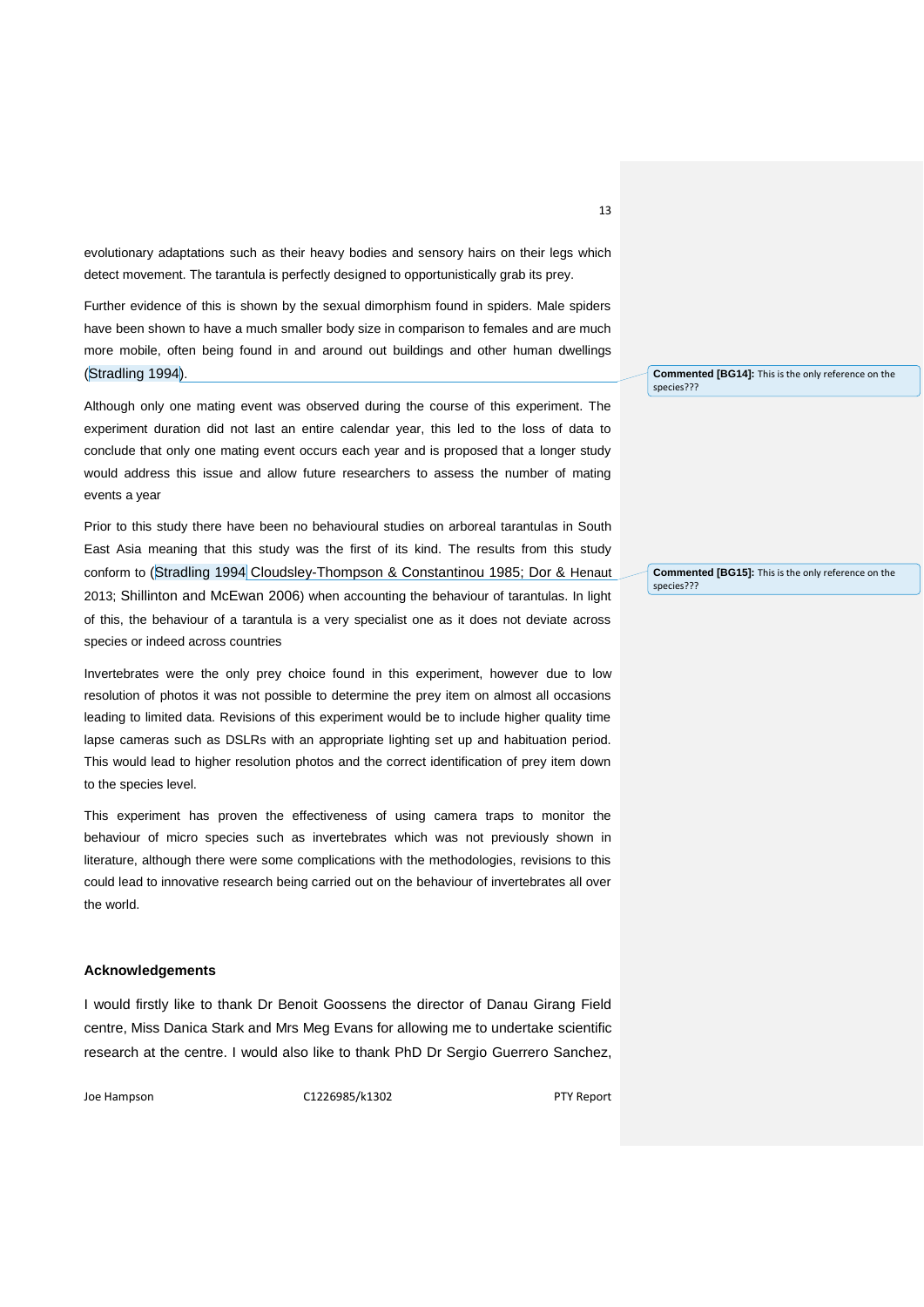Miss Valentine Thiry, Dr Luke Evans and Mr Richard Burger for their support throughout the year as both friends and academically. I would finally like to thank all the staff at DGFC for assisting me with scientific research in the field, the kitchen staff for feeding me every day and Miss Charlotte Cooper for her guidance as a friend and assisting with my project.

### **References**

Ancrenaz, M., Goossens, B., Gimenez, O., Sawang, A. and Lackman-Ancrenaz, I. (2004). Determination of ape distribution and population size using ground and aerial surveys: a case study with orang-utans in lower Kinabatangan, Sabah, Malaysia. Animal Conservation 7: 375-385.

Azmi, R. (1998). Natural Vegetation of the Kinabatangan Floodplain. Part 1: An Introduction to the Natural Vegetation Including a Preliminary Checklist of the Region. WWF Malaysia, Kota Kinabalu, Sabah.

Bucherl, w. 1967. Escorpioes, aranhas e escolopendromorfos da Amazonia. Atas do Simposio sobre a Biota Amazonica 5(Zoologica): 111- 125

Cloudsleythompson, J. L. And Constantinou, C. (1985). Diurnal rhythm of activity in the arboreal tarantula *Avicularia avicularia* (l) (Mygalomorphae, Theraphosidae). Journal of Interdisciplinary Cycle Research 16:113-116.

Dor, A. and Henaut, Y. (2013). Importance of body size and hunting strategy during interactions between the Mexican red-rump tarantula (Brachypelma vagans) and the wolf spider Lycosa subfusca. Canadian Journal of Zoology-Revue Canadienne De Zoologie 91:545-553.

Fabricius C, Burger M & Hockey PAR (2003) Comparing biodiversity between protected areas and adjacent rangeland in xeric succulent thicket, South Africa: arthropods and reptiles. Journal of Applied Ecology 40: 392–403.

Kane, S. A. and Zamani, M. (2014). Falcons pursue prey using visual motion cues: new perspectives from animal-borne cameras. Journal of Experimental Biology 217:225-234.

Kang, C. K., Moon, J. Y., Lee, S. I. and Jablonski, P. G. (2012). Camouflage through an active choice of a resting spot and body orientation in moths. Journal of Evolutionary Biology 25:1695-1702.

Kang, C. K., Moon, J. Y., Lee, S. I. and Jablonski, P. G. (2013b). Moths on tree trunks seek out more cryptic positions when their current crypticity is low. Animal Behaviour 86:587-594.